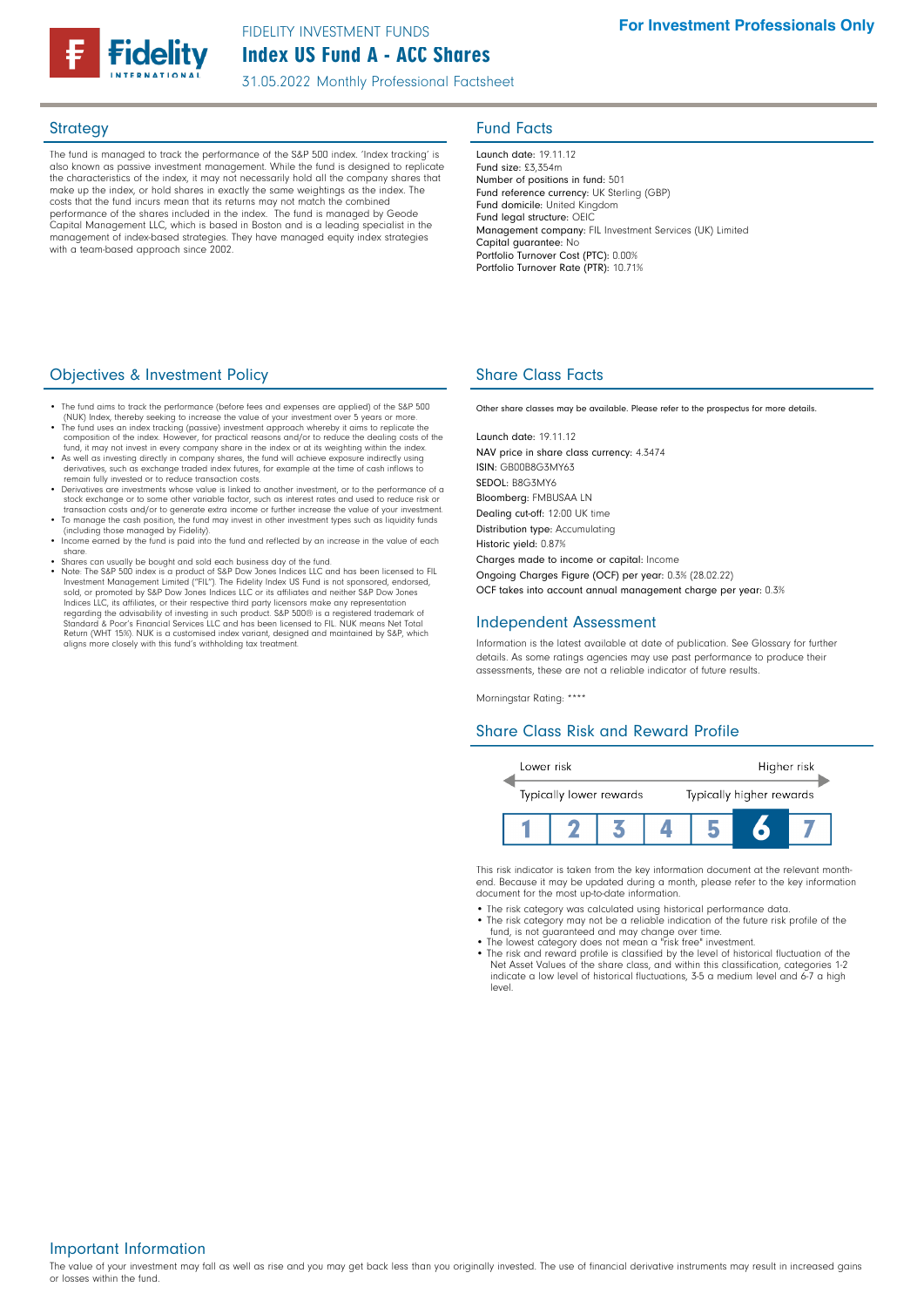

#### Performance calculation: fund official prices

The fund performance below is based on the official published share price at noon each day, UK time. No index performance data is available as there is no comparable noon<br>price for the index. Index data is shown on page 3

Past performance is not a reliable indicator of future results. The fund's returns can be affected by fluctuations in currency exchange rates.

### Performance Comparator(s)

Peer Group Universe Morningstar IA North America

## Cumulative performance in GBP (rebased to 100) Performance for 12 month periods in GBP (%)



Performance is shown for the last five years (or since launch for funds launched within that period).

## Performance for calendar years in GBP (%)





## Volatility & Risk (3 years)

| Annualised Volatility: fund (%) | 15.23 |
|---------------------------------|-------|
| Sharpe Ratio: fund              | 1.03  |

Calculated using month-end data points. Definitions of these terms can be found in the Glossary section of this factsheet

# Performance to 31.05.22 in GBP (%)

Fund

**I** 

| Fund cumulative growth                                      | 1 <sub>m</sub><br>$-2.2$ | 3m<br>2.6 | <b>YTD</b><br>$-6.5$ | 1yr<br>12.5 | 3yr<br>55.8 | 5yr<br>86.8 | Since<br>19.11.12*<br>334.7 |
|-------------------------------------------------------------|--------------------------|-----------|----------------------|-------------|-------------|-------------|-----------------------------|
| Fund annualised growth                                      | $\sim$                   | $\sim$    | $\sim$               | 12.5        | 15.9        | 13.3        | 16.7                        |
| Ranking within Peer Group Universe<br>P Accumulation Shares | 76                       | 36        | 54                   | 30          | 15          | 26          |                             |
| Total number of funds                                       | 157                      | 157       | 156                  | 153         | 144         | 130         |                             |
| Quartile ranking**                                          | $\sim$                   |           | $\mathfrak{p}$       |             |             |             |                             |

Source of fund performance and volatility and risk measures is Fidelity. Performance is excluding initial charge.

Basis: bid-bid with income reinvested, in GBP, net of fees.

Peer Group data is sourced from Morningstar.

\*Performance commencement date.

\*\*Quartile rank is for the fund's primary share class as identified by Morningstar, which may be different than the share class detailed in this factsheet and refers to performance over time rated on a scale of 1-4. A ranking of 1 indicates that the item being ranked is in the top 25% of the sample and so on. Rankings are based on a performance record that is included in the Peer Group Universe. In line with Investment Association methodology, this record may include a track record extension from a legacy share class and the record may<br>not be the same class of this factsheet. Q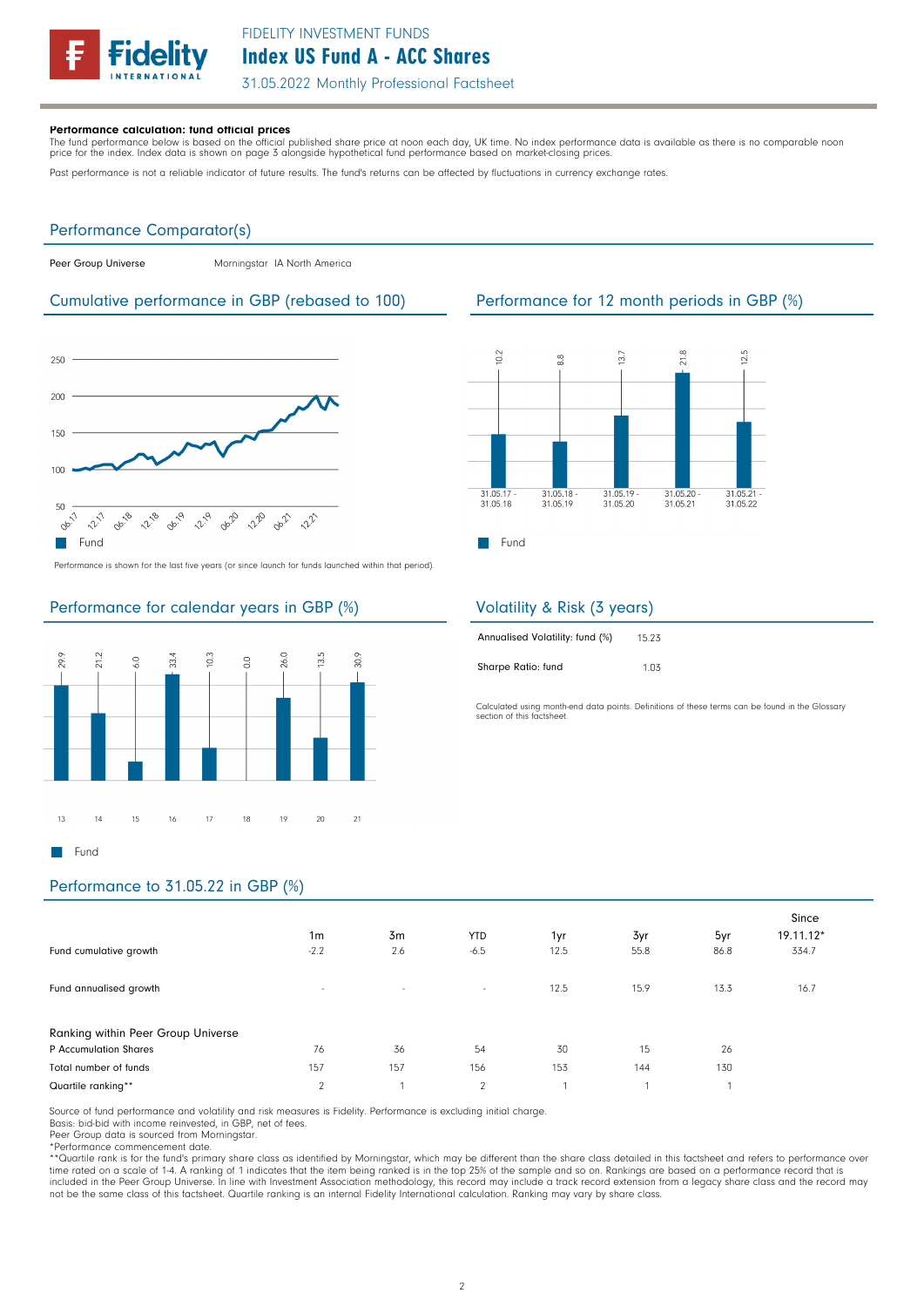

#### Performance calculation: fund and index comparison

The fund performance below allows a meaningful comparison as to how well the fund is tracking the index as the fund has been hypothetically re-priced using company share<br>prices that make up the index at market close. This

These figures relate to simulated fund past performance. Past performance is not a reliable indicator of future results. The fund's returns can be affected by fluctuations in currency<br>exchange rates.

### Performance Comparator(s)

Market index from 30.11.12 S&P 500 Index NUK

Market index is for comparative purposes only unless specifically referenced in the Objectives & Investment Policy on page 1. The same index is used in the positioning tables on this factsheet. Where the effective date for the current market index is after the share class launch date, full history is available from Fidelity.

#### Cumulative performance in GBP (rebased to 100) Performance for 12 month periods in GBP (%)



Performance is shown for the last five years (or since launch for funds launched within that period).







### Volatility & Risk (3 years)

| Annualised Volatility: fund (%)  | 14.82 | <b>Annualised Alpha</b>       | $-0.31$ |
|----------------------------------|-------|-------------------------------|---------|
| Annualised Volatility: index (%) | 14.80 | Beta                          | 1.00    |
| <b>Relative Volatility</b>       | 1.00  | Annualised Tracking Error (%) | 0.26    |
| Sharpe Ratio: fund               | 1.05  | Information Ratio             | $-1.32$ |
| Sharpe Ratio: index              | 1.07  | R <sup>2</sup>                | 1.00    |

Calculated using month-end data points. Definitions of these terms can be found in the Glossary section of this factsheet

# Performance to 31.05.22 in GBP (%)

|                         |                          |        |            |      |      |      | Since     |
|-------------------------|--------------------------|--------|------------|------|------|------|-----------|
|                         | 1m                       | 3m     | <b>YTD</b> | 1vr  | 3yr  | 5yr  | 19.11.12* |
| Fund cumulative growth  | $-0.3$                   | 0.8    | $-6.4$     | 11.6 | 55.3 | 86.6 | 331.6     |
| Index cumulative growth | $-0.2$                   | 0.9    | $-6.3$     | 11.9 | 56.7 | 89.4 | 340.6     |
| Fund annualised growth  | $\overline{\phantom{a}}$ | $\sim$ | $\sim$     | 11.6 | 15.8 | 13.3 | 16.6      |
| Index annualised growth | $\overline{\phantom{a}}$ | $\sim$ | $\sim$     | 11.9 | 16.1 | 13.6 | 16.8      |

Source of fund performance and volatility and risk measures is Fidelity. Performance is excluding initial charge. Basis: bid-bid with income reinvested, in GBP, net of fees. Market indices are sourced from RIMES.

\*Performance commencement date.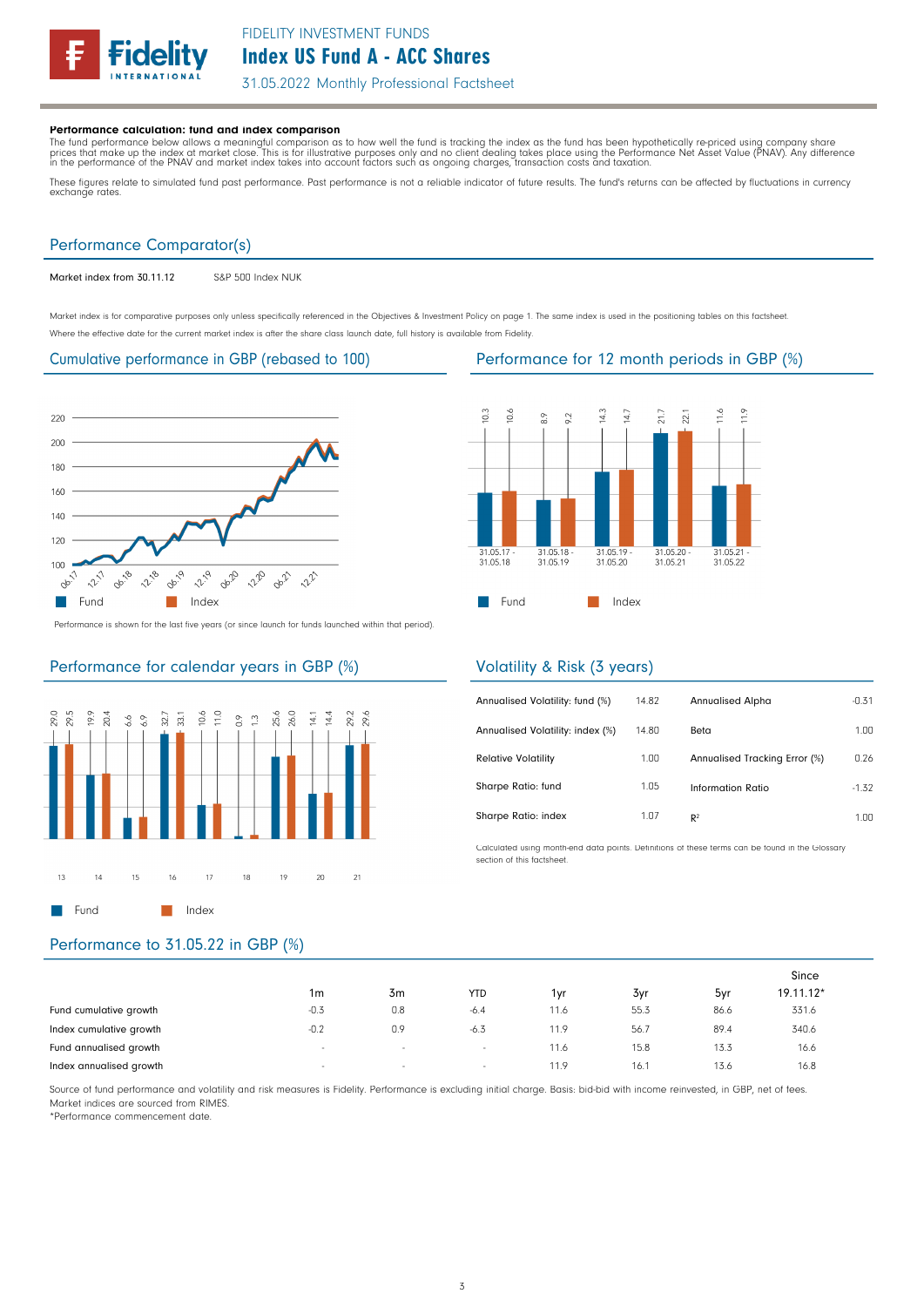FIDELITY INVESTMENT FUNDS

Index US Fund A - ACC Shares

31.05.2022 Monthly Professional Factsheet

### Introduction

The tables below display index data instead of the instruments used to replicate the index. We categorise using the attributes of the issuing company, which may differ to that of the specific security included in the index.

## Sector/Industry Breakdown (%) Market Cap Breakdown (%)

delitv

| <b>GICS Sector</b>            | Index | GBP              |
|-------------------------------|-------|------------------|
| Information Technology        | 27.1  | >10 <sub>k</sub> |
| <b>Health Care</b>            | 14.4  | $5 - 10$         |
| Financials                    | 11.2  | $1-5b$           |
| <b>Consumer Discretionary</b> | 10.9  | $0-1b$           |
| <b>Communication Services</b> | 8.8   | Tota             |
| Industrials                   | 7.8   | Uncl             |
| <b>Consumer Staples</b>       | 6.5   | Tota             |
| Energy                        | 4.8   |                  |
| <b>Utilities</b>              | 3.0   |                  |
| <b>Materials</b>              | 2.8   |                  |
| Real Estate                   | 2.8   |                  |
| <b>Total Sector Exposure</b>  | 100.0 |                  |
| Unclassified                  | 0.0   |                  |
| <b>Total Equity Exposure</b>  | 100.0 |                  |

| GBP                              | Index |
|----------------------------------|-------|
| $>10$ bn                         | 98.4  |
| 5-10 <sub>bn</sub>               | 1.5   |
| $1-5$ bn                         | 0.1   |
| $0-1$ bn                         | 0.0   |
| <b>Total Market Cap Exposure</b> | 100.0 |
| Unclassified                     | 0.0   |
| <b>Total Equity Exposure</b>     | 100.0 |

## Geographic Breakdown (%)

|                | Index |
|----------------|-------|
| <b>USA</b>     | 99.4  |
| United Kingdom | 0.5   |
| Netherlands    | 0.1   |

| <b>Total Geographic Exposure</b> | 100.0 |
|----------------------------------|-------|
| Other Index / Unclassified       | 0.0   |
| <b>Total Equity Exposure</b>     | 100.0 |

## Top Stocks (%)

|                            | GICS Sector                   | Geographic Location | Index |
|----------------------------|-------------------------------|---------------------|-------|
| APPLE INC                  | Information Technology        | <b>USA</b>          | 6.6   |
| MICROSOFT CORP             | Information Technology        | <b>USA</b>          | 5.8   |
| ALPHABET INC               | <b>Communication Services</b> | <b>USA</b>          | 3.8   |
| AMAZON.COM INC             | <b>Consumer Discretionary</b> | <b>USA</b>          | 3.0   |
| <b>TESLA INC</b>           | <b>Consumer Discretionary</b> | <b>USA</b>          | 1.8   |
| BERKSHIRE HATHAWAY INC DEL | <b>Financials</b>             | <b>USA</b>          | 1.7   |
| JOHNSON & JOHNSON          | Health Care                   | <b>USA</b>          | 1.4   |
| UNITEDHEALTH GROUP INC     | <b>Health Care</b>            | <b>USA</b>          | 1.3   |
| NVIDIA CORP                | Information Technology        | <b>USA</b>          | 1.3   |
| META PLATFORMS INC         | <b>Communication Services</b> | <b>USA</b>          | 1.3   |

## Stocks Concentration (%)

|        | Index |
|--------|-------|
| Top 10 | 28.0  |
| Top 20 | 37.4  |
| Top 50 | 53.6  |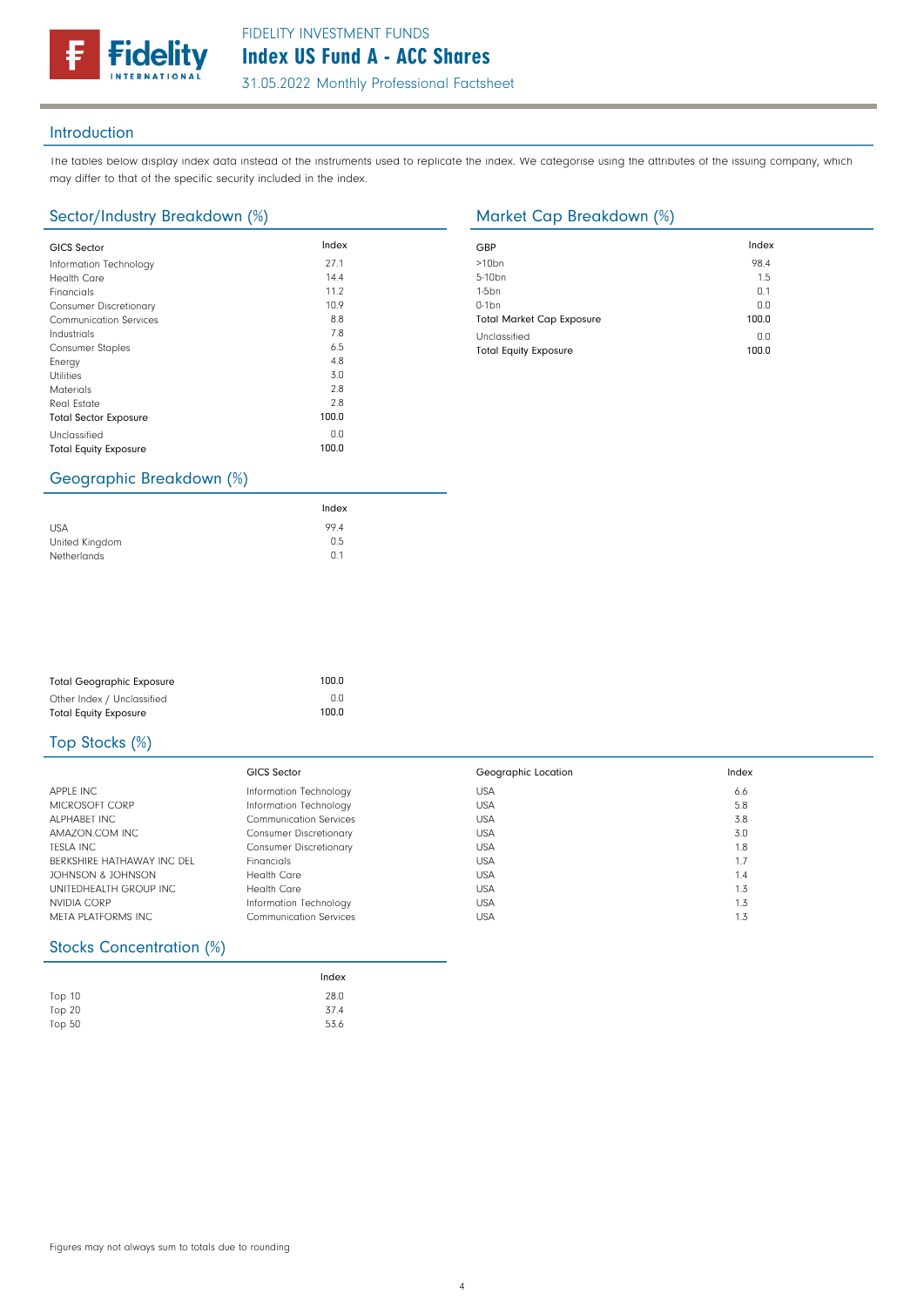### Glossary / additional notes

#### Volatility & Risk

**Annualised volatility:** a measure of how variable returns for a fund or comparative market index have been around their historical average (also known as "standard deviation"). Two funds may<br>produce the same return over a calculation is the standard deviation of 36 monthly returns presented as an annualised number. Volatility for funds and indices are calculated independently of each other

**Relative volatility:** a ratio calculated by comparing the annualised volatility of a fund to the annualised volatility of a comparative market index. A value greater than 1 indicates the fund has been<br>more volatile than t measure of 0.8 would mean the fund has been 20% less volatile than the index.

**Sharpe ratio:** a measure of a fund's risk-adjusted performance, taking into account the return on a risk-free investment. The ratio allows an investor to assess whether the fund is generating adequate the tund is generati

Annualised alpha: the difference between a fund's expected return (based on its beta) and the fund's actual return. A fund with a positive alpha has delivered more return than would be expected given its beta

**Beta:** a measure of a fund's sensitivity to market movements (as represented by a market index). The beta of the market is 1.00 by definition. A beta of 1.10 shows that the fund could be expected to<br>perform 10% better tha perform 15% worse than the market return during up markets and 15% better during down markets.

**Annualised tracking error:** a measure showing how closely a tund tollows the index to which it is being compared. It is the standard deviation of the fund's excess returns. The higher the fund's<br>tracking error, the higher

**Information ratio:** a measure ot a tund's eftectiveness in generating excess return for the level of risk taken. An information ratio of U.5 shows the fund has delivered an annualised excess return<br>equivalent to half the

Rº: a measure representing the degree to which a fund's return can be explained by the returns of a comparative market index. A value of 1 signifies the fund and index are perfectly correlated. A<br>measure of 0.5 means only correlation between fund and index).

**Ongoing charges** figure represents the charges taken from the fund over a year. It is calculated at the fund's financial year end and may vary from year to year. For classes of funds with fixed ongoing charges figure repr

For more information about charges (including details of the fund's financial year end), please consult the charges section in the most recent Prospectus.

**Historic yield**<br>The historic yield for a fund is based on its dividends declared over the preceding 12 months. It is calculated by summing the dividend rates declared in that period, divided by the price as at the date of publication. Declared dividends may not be confirmed and may be subject to change. Where 12 months of declared dividend data does not exist a historic yield will not be published.

#### Sector/industry classification

GICS: The Global Industry Classification Standard is a taxonomy mainly used across MSCI and S&P indices in which each company is assigned by its principal business activity to one of 11 sectors, 24 industry groups, 69 industries and 158 sub-industries. More information is available at http://www.msci.com/gics

**ICB:** The Industry Classitication Benchmark is a taxonomy mainly used across FTSE Russell indices in which each company is assigned by its principal business activity to one of 11 industries, 20<br>supersectors, 45 sectors a

TOPIX: Tokyo stock Price Index, commonly known as TOPIX, is a stock market index for the Tokyo Stock Exchange (TSE) in Japan, tracking all domestic companies of the exchange's First Section. It is calculated and published by the TSE.

**IPD** means the Investment Property Databank who are a provider of performance analysis and benchmarking services for investors in real estate. IPD UK Pooled Property Funds Index - All Balanced<br>Funds is a component of the

#### Independent Assessment

**Scope Fund Rating:** The rating measures how well a fund has balanced risk and reward relative to its peers. The rating is based solely on performance for funds with a five year track record. Funds<br>with a shorter history a  $and E = poor$ 

**Morningstar Star Rating for Funds:** The rating measures how well a tund has balanced risk and reward relative to its peers. Star ratings are strictly based on past performance and Morningstar<br>suggests investors use them t

#### **Perfomance**

**PNAV:** Performance Net Asset Value enables calculation of how a fund would have hypothetically performed if its valuation point had been aligned with the index. It is calculated at the month end by<br>revaluing from Fidelity

Primary share class: is identified by Morningstar when the analysis calls for only one share class per fund to be in the peer group. It is the share class Morningstar recommends as the best proxy for the portfolio for the relevant market and category/GIF combination. In most cases the share class chosen will be the most retail version (based upon actual management charge, inception date,<br>distribution status, currency a

Portfolio Turnover Rate (PTR) and Portfolio Turnover Cost (PTC), where shown: SRDII does not define a methodology for these values; ours is as follows: PTR = (purchases of securities + sales of<br>securities) minus (subscript minus implicit costs.